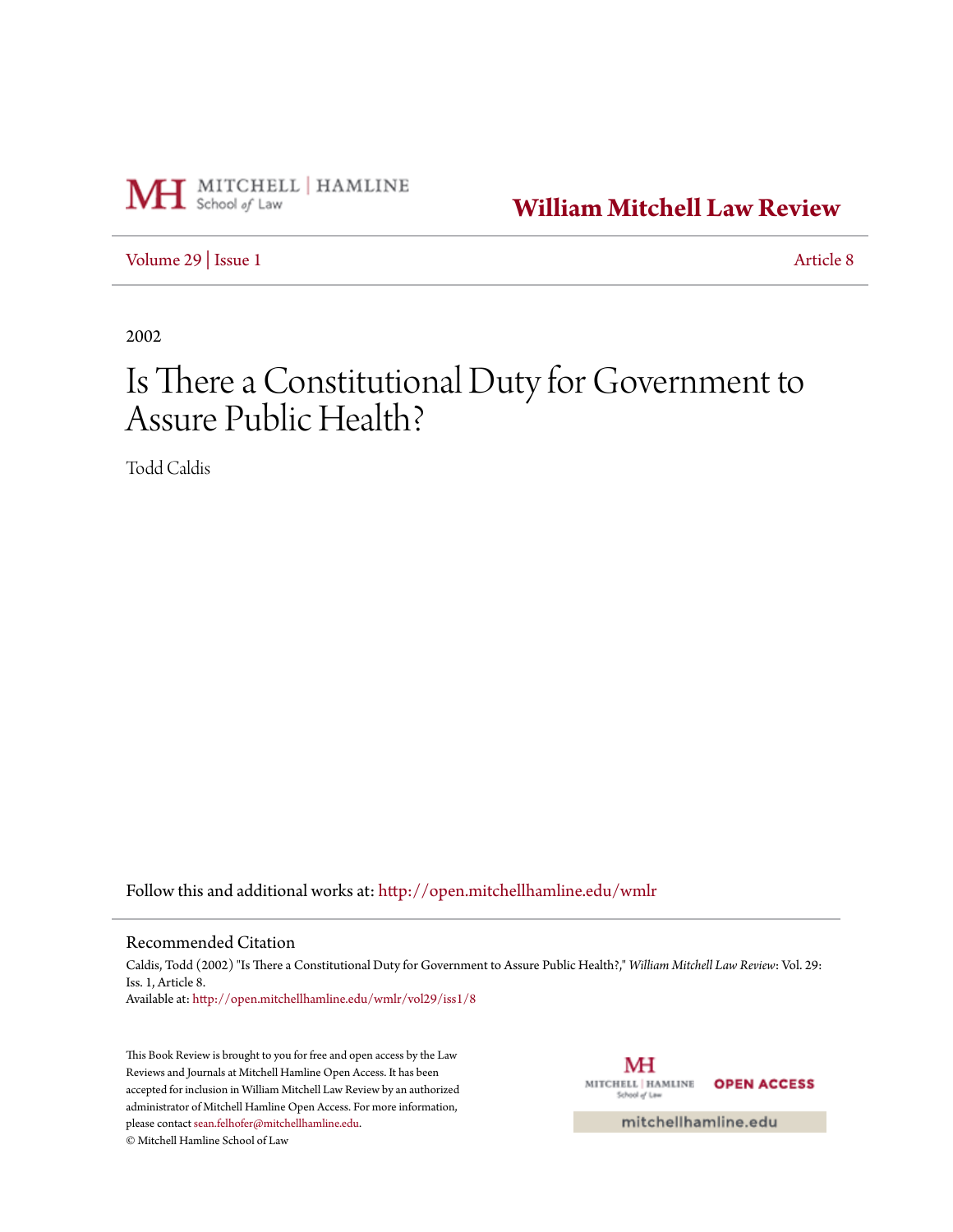1

## **IS THERE A CONSTITUTIONAL DUTY FOR GOVERNMENT TO ASSURE PUBLIC HEALTH?**

Todd Caldis†

*Public Health Law: Power, Duty, Restraint.* By Lawrence O. Gostin. *University of California Press*, 2001. 491 pages. \$24.95

The initial chapters of this book were originally published as a series of articles entitled "Public Health Law in a New Century" in the *Journal of the American Medical Association.*<sup>1</sup> The book, which is addressed primarily to an audience of public health professionals and lawyers, may be regarded as a fuller exposition of its author's conviction that public health law should be more than a supporting player in public health efforts of the 21st century.

Gostin provides a complicated definition of public health law, which amounts essentially to the study of government's legal powers and duties to assure conditions of population health through the identification and prevention of risks. The book contains some discussion of tort law and administrative law as tools of public health law, but in accord with its definition of public health law most of the analysis pertains to constitutional law. Government at both the state and federal levels is shown to have broad power to pursue programs to affect the public's health subject to important procedural and substantive protections for private rights of liberty and property. Gostin also argues that the federal government has a positive constitutional duty to promote public health, a notion that is likely to resound with public health

<sup>†</sup> J.D. 1979, University of Minnesota; Ph.D. candidate, Health Services Research, School of Public Health, University of Minnesota. Mr. Caldis had his own general law practice in St. Paul for 20 years and remains a member of the Minnesota Bar. His current reasearch is in health economics, seeking to estimate quality-adjusted HMO cost functions, and is being conducted with the support of the Agency for Healthcare Research and Quality.

<sup>1.</sup> Lawrence O. Gostin, *Public Health Law in a New Century: Part I*, 283 J. AM. MED. ASS'N 2837-41 (2000); Lawrence O. Gostin, *Public Health Law in a New Century: Part II*, J. AM. MED. ASS'N 2979-84 (2000); Lawrence O. Gostin, *Public*  Health Law in a New Century: Part III, J. Am. MED. Ass'n 3118-22 (2000).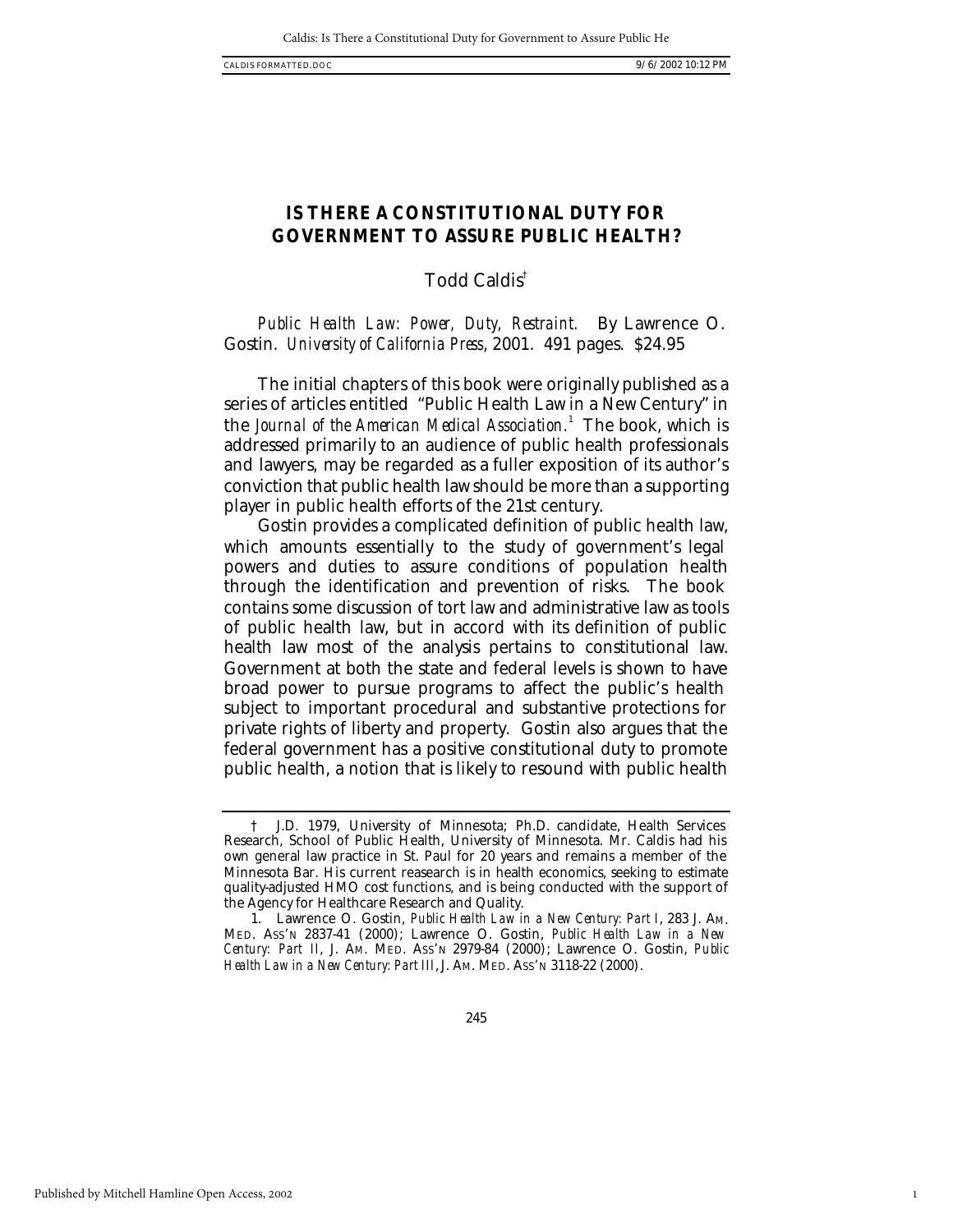246 WILLIAM MITCHELL LAW REVIEW [Vol. 29:1

professionals, but that is certainly beyond the boundaries of recognized constitutional doctrine. The strengths and weaknesses of Gostin's constitutional approach to public health law and how his presentation of relevant constitutional law might work for different types of readers are the criteria on which evaluation of this book depends.

Gostin likely regards a constitutional grounding as the most useful foundation for considering the legal status of future accretions to public health powers and responsibilities. Increasingly public health scholars and practitioners are adopting an ecological model of disease transmission which assigns especial importance to alleged social causes of disease such as human inequality. Since interventions to address such social risk factors would involve redistribution of resources, it would be surprising if these new approaches fit neatly into the traditional constitutional order without impinging on conventional notions of government responsibility, individual rights, and property rights. No matter what one's stance is toward such new directions for public health and no matter whether one is a lawyer or a public health professional, constitutional law is a logical starting place for considering the legal viability of such interventions.

It is likely, however, that non-lawyer readers of this book will take away a distorted perception of constitutional law. Gostin refers to the place of "public health in the constitutional design" as if public health now holds some special position when in fact it is merely one of an infinity of objectives Congress may choose to pursue under the aegis of its enumerated powers. An argument from the preamble to the U.S. Constitution is likely to be especially confusing for previously untutored readers. Although the preamble has never been recognized as the source of any federal constitutional power, it is cited by Gostin as evidence of federal general welfare powers that are then deduced to include public health. An exaggerated estimate of where public health fits into existing constitutional arrangements may be agreeable or flattering to readers who work in public health, but it does not reflect currently established law and to suggest otherwise sows potentially dysfunctional preconceptions about the priority that may be asserted for public health agendas.

On the other hand, the book may fix misperceptions that can arise in legal education about the extent of government power. For lawyers who obtained the misimpression in their law school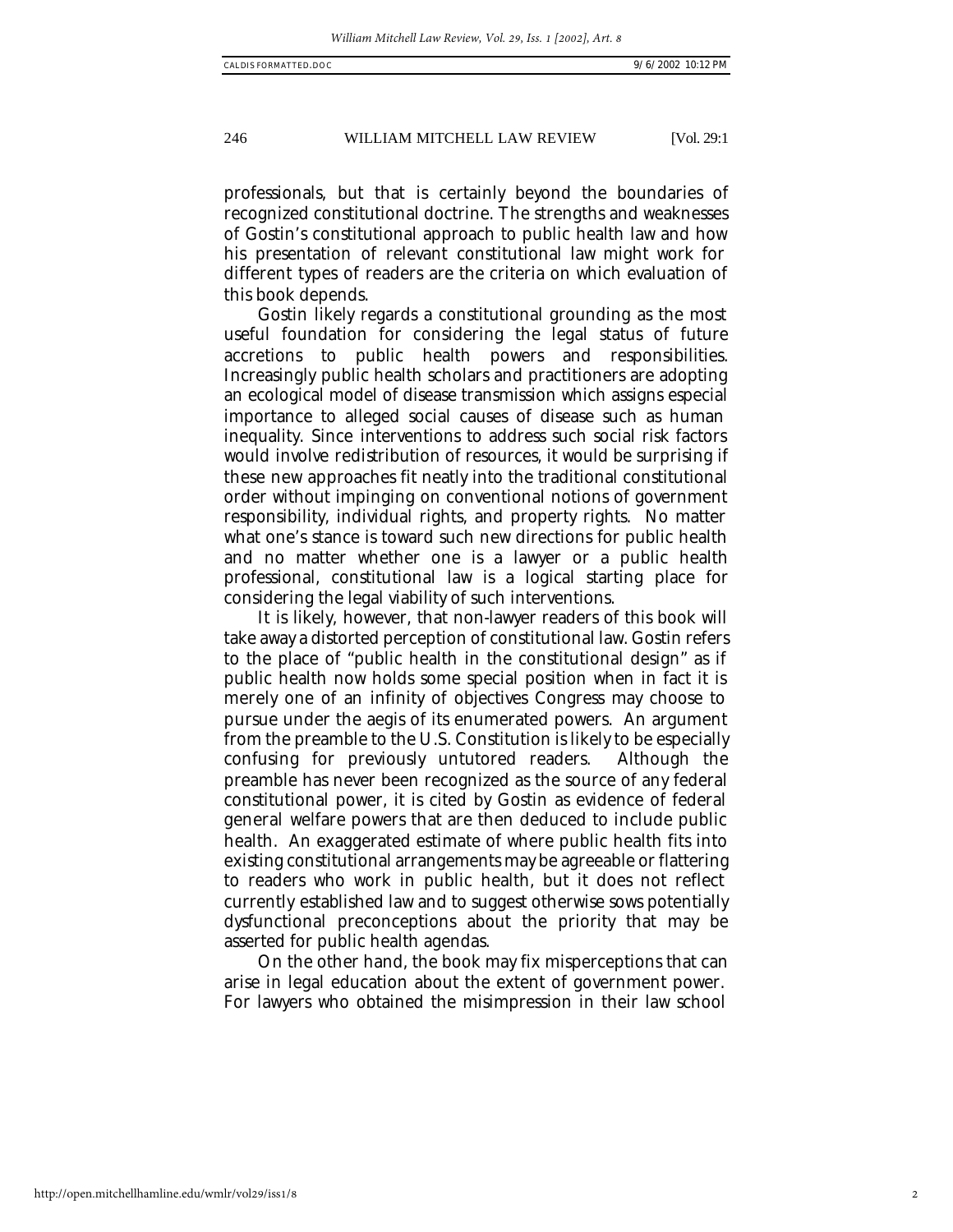Published by Mitchell Hamline Open Access, 2002

courses that individual rights almost always prevail over government policies with which they conflict, much of Gostin's exposition will be a salutary corrective. Even in the bad old days when courts were striking down legislation because it conflicted with a putatively inviolable freedom of contract and substantive due process rights, the courts nevertheless deferred to legislative acts genuinely addressed to public health objectives despite attendant burdens on businesses or private individuals. What held true in the earliest cases, such as the classic compulsory immunization case handed down early in the twentieth century, holds true today in cases like those that uphold compulsory HIV testing for public workers. Coercive government efforts to address public health problems are likely to be upheld by the courts provided that the requirements to be enforced are not invidiously discriminatory or do not unduly burden the enjoyment of fundamental rights.

Although the author expresses qualms about how public health policies may impinge upon private interests (especially rights of personal autonomy and other civil liberties), he endorses the legitimacy of existing governmental powers to pursue public health objectives. Any other position would appear incongruous when juxtaposed with his claim that government may have an affirmative constitutional duty to pursue public health, a duty presumably prior to and more encompassing than the people's elected representatives have so far imagined. He anticipates public health interventions that are still more intrusive toward individual rights and individual behavior than those now in place and dismisses as naïve those who tell themselves that public health and individual rights are always mutually reinforcing objectives.

What Gostin says about the idea of positive government duties to promote public health is contained in a few pages discussing the "negative constitution," the traditional proposition that that despite broad potential powers the government has no affirmative duty to assure for individuals the conditions of life, liberty, or property except to the extent settled upon through democratic processes. Although he does not explicitly advocate abandonment of the idea of a negative constitution, he is critical of it. His essential premise seems to be that large government institutions that already exist have fundamentally changed the constitutional environment and require the recognition of still broader government duties. Because government already does a lot, it has created expectations that it is responsible for a whole range of additional issues and situations,

## 2002] A DUTY TO ASSURE PUBLIC HEALTH? 247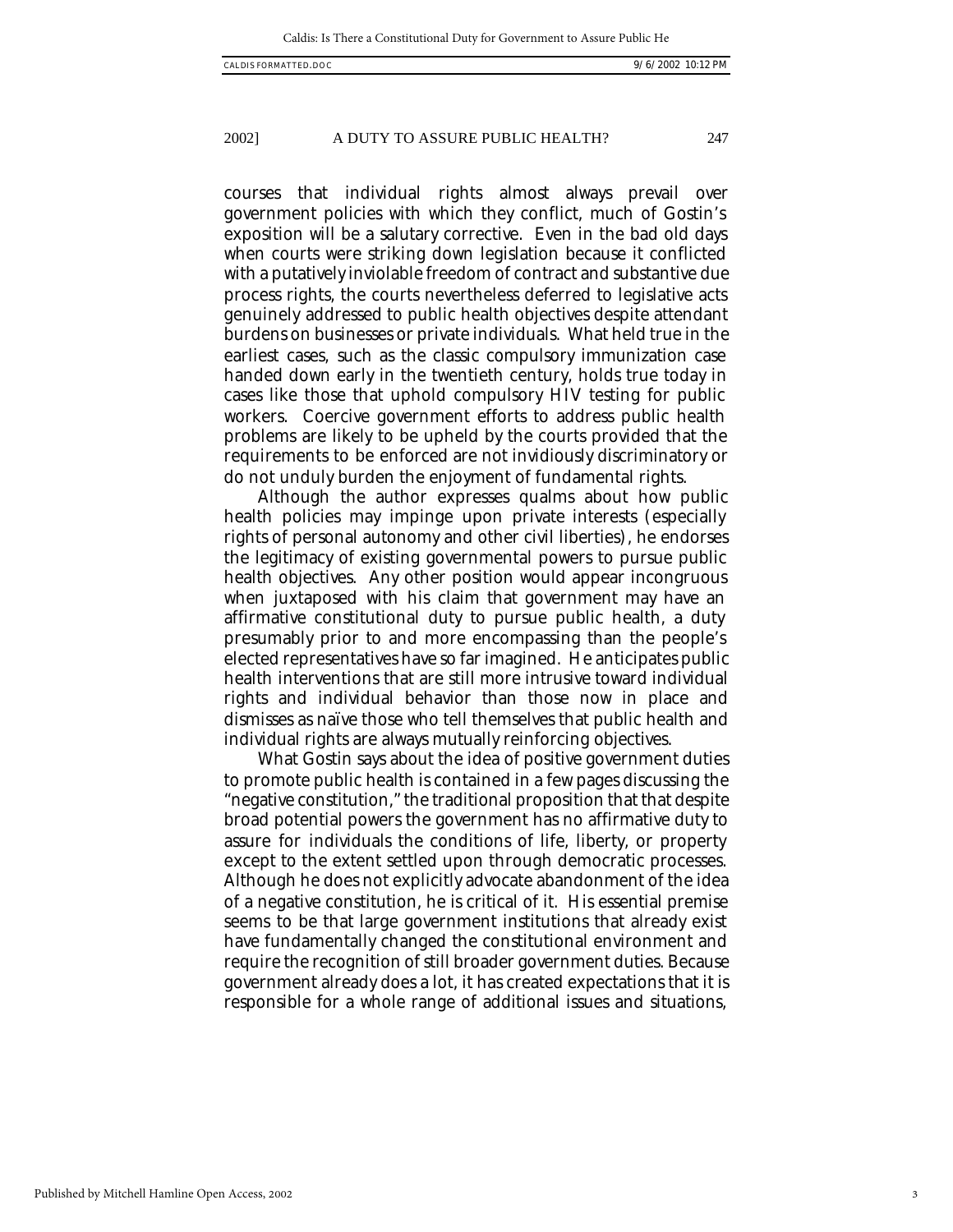248 WILLIAM MITCHELL LAW REVIEW [Vol. 29:1

and attempts to abjure responsibility are likely to be the result of an underlying discriminatory purpose. One clear example is government-funded health services for the poor that do not include abortion services. The implication of these points is that Gostin wants recognition of at least some positive government duties to advance public health, though he does not make clear how far he would like to go supplanting the principle of a negative consititution.

Given the broad constitutional power the legislative branch already possesses to establish public health objectives, it will be hard for some readers to fathom how recognition of affirmative governmental duties would genuinely expand the constitutional power behind public health. The only apparent utility would be as a prod to other branches of government by creating wider options for pushing a public health agenda through the courts whenever the legislative and executive branches of government are perceived to be neglectful or otherwise unable to deliver results on such priorities, a possibility that Gostin does not really discuss. And although he acknowledges that precedent is against his views, no mention is made of the profound shift in power away from the democratically-elected branches of government that adopting his views might entail or the fiscal pressures that might be unleashed if positive duties for federal government action were generally recognized. Federal courts have enforced affirmative duties in extraordinary circumstances when fundamental constitutional rights have been at risk such as in the racial desegregation cases, and state courts on occasion will attempt to enforce affirmative duties textually recognized in their constitutions such as the right to an equal public education. But it appears that the kind of doctrine advocated by Gostin would reach far beyond such important special cases which themselves have generated enduring controversy about alleged judicial excesses. In advancing the position that he does, however tentatively, Gostin owed it to his readers to sketch why he believes obviously relevant countervailing considerations may be ignored.

A similar incompleteness characterizes Gostin's discussion of paternalism as a basis for public health laws. He holds, for example, that we should not attempt to justify seatbelt and motorcycle helmet laws out of some "strained" conception of general public welfare; instead he urges us to recognize and accept such laws for what they really are: paternalistic coercion of private

http://open.mitchellhamline.edu/wmlr/vol29/iss1/8

4